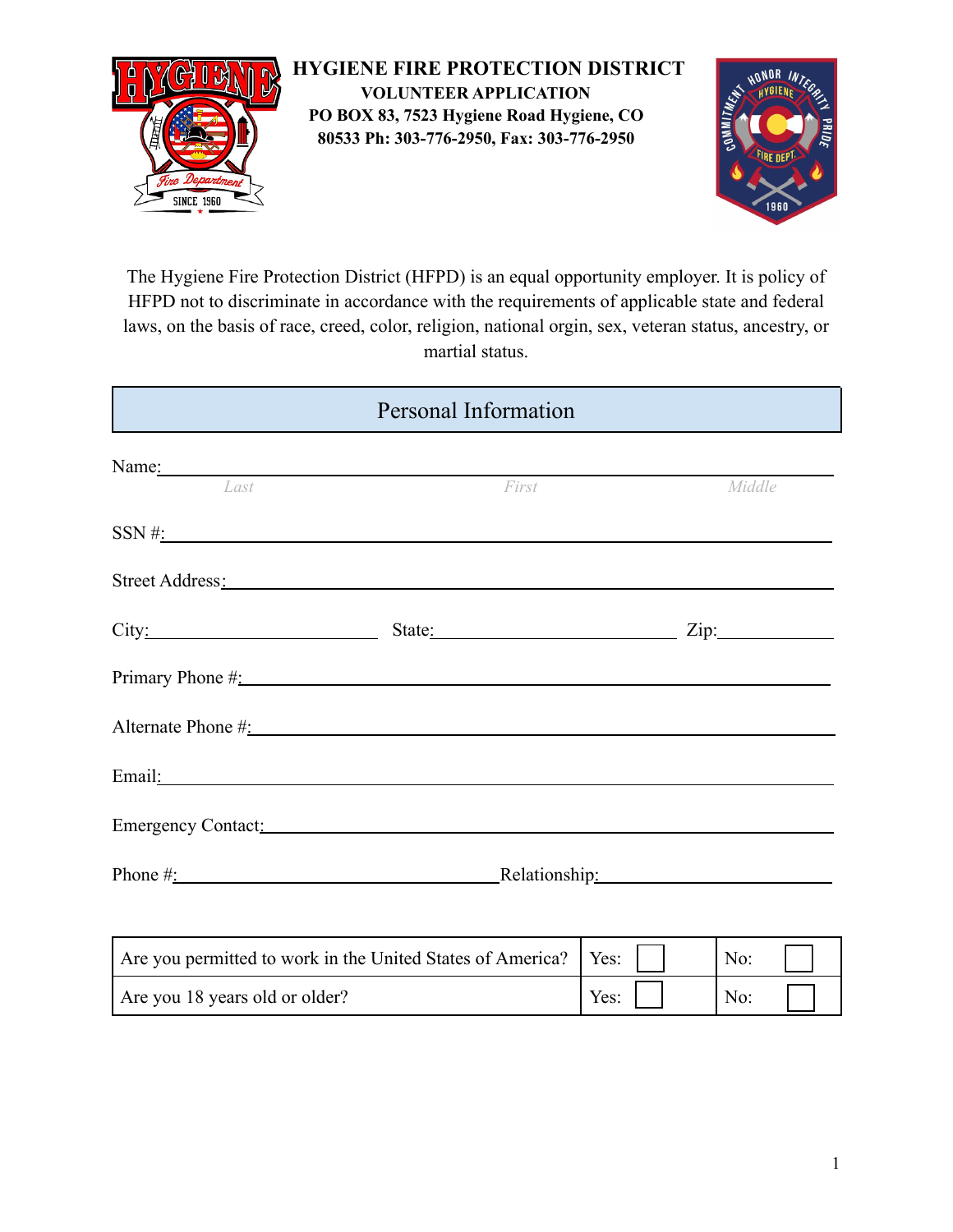| <b>Position Applied For</b><br>*See Website For Job Description*                                                                                                                                                                |  |  |  |
|---------------------------------------------------------------------------------------------------------------------------------------------------------------------------------------------------------------------------------|--|--|--|
| Shift Volunteer Firefighter                                                                                                                                                                                                     |  |  |  |
| Volunteer Firefighter                                                                                                                                                                                                           |  |  |  |
| <b>Wildland Team Member</b>                                                                                                                                                                                                     |  |  |  |
| <b>Auxiliary Member</b>                                                                                                                                                                                                         |  |  |  |
| Student Intern *Contact Assistant Chief Benzel For Additional Documents*                                                                                                                                                        |  |  |  |
| Date you can start?:<br>Have you applied to HFPD before?:<br>N <sub>o</sub><br>Yes<br>If Yes what position?:<br>Were you referred to HFPD?:<br>Yes<br>N <sub>0</sub><br>If yes by whom? $\frac{?}{?}$                           |  |  |  |
| Education                                                                                                                                                                                                                       |  |  |  |
| Name of High School:<br>City:<br>State:<br>Did you graduate?<br>Yes<br>N <sub>0</sub>                                                                                                                                           |  |  |  |
| Name of College :                                                                                                                                                                                                               |  |  |  |
| City.<br>State:<br><u> 1980 - Johann Stein, marwolaethau a bhann an t-Albann an t-Albann an t-Albann an t-Albann an t-Albann an t-Al</u><br><u> 1989 - Johann Barbara, martxa alemaniar a</u><br>Did you graduate?<br>Yes<br>No |  |  |  |
| Degree:                                                                                                                                                                                                                         |  |  |  |
| Other Education : New York Contact Service Contact Service Contact Service Contact Service Contact Service Contact Service Contact Service Contact Service Contact Service Contact Service Contact Service Contact Service Con  |  |  |  |
| City: 2008. 2010. 2010. 2010. 2010. 2010. 2010. 2010. 2010. 2010. 2010. 2010. 2010. 2010. 2010. 2010. 2010. 20<br>State:                                                                                                        |  |  |  |
| Yes<br>Did you graduate?<br>No                                                                                                                                                                                                  |  |  |  |
| Degree/ Certificate Obtained:                                                                                                                                                                                                   |  |  |  |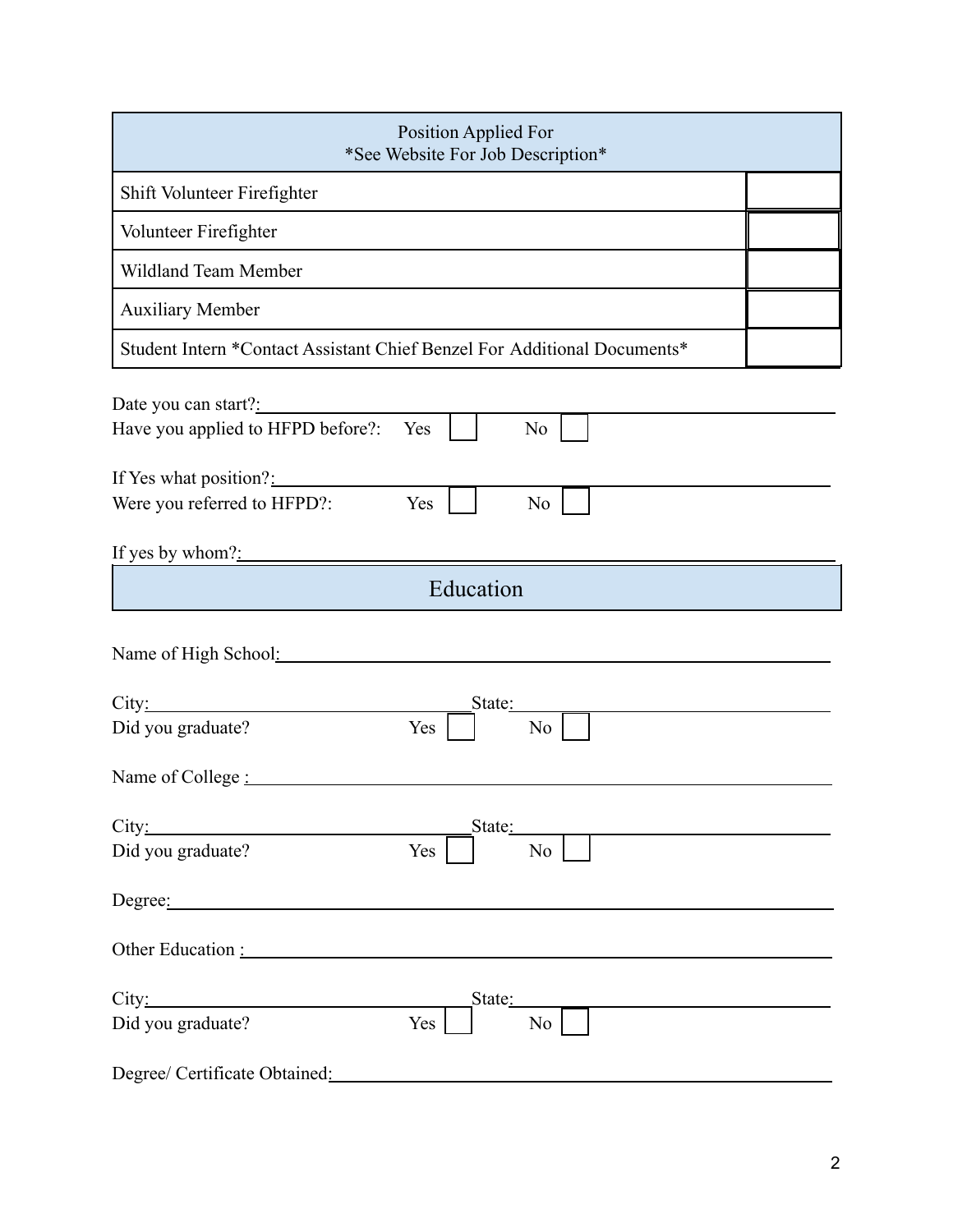| Other Education :             |                  |        |                |  |
|-------------------------------|------------------|--------|----------------|--|
| City:                         |                  | State: |                |  |
| Did you graduate?             | Yes <sup> </sup> |        | N <sub>o</sub> |  |
| Degree/ Certificate Obtained: |                  |        |                |  |

## **Certifications**

| Firefighting                |                             |            |              |
|-----------------------------|-----------------------------|------------|--------------|
|                             | <b>Certification Number</b> | Expiration | <b>State</b> |
| Firefighter I               |                             |            |              |
| Firefighter II              |                             |            |              |
| <b>HAZMAT</b><br>Operations |                             |            |              |
| <b>HAZMAT</b><br>Technician |                             |            |              |
| Driver/Operator             |                             |            |              |
| Driver/Pumper               |                             |            |              |
| Fire Instructor I           |                             |            |              |
| Fire Officer I              |                             |            |              |
| Fire Officer II             |                             |            |              |
| Fire Officer III            |                             |            |              |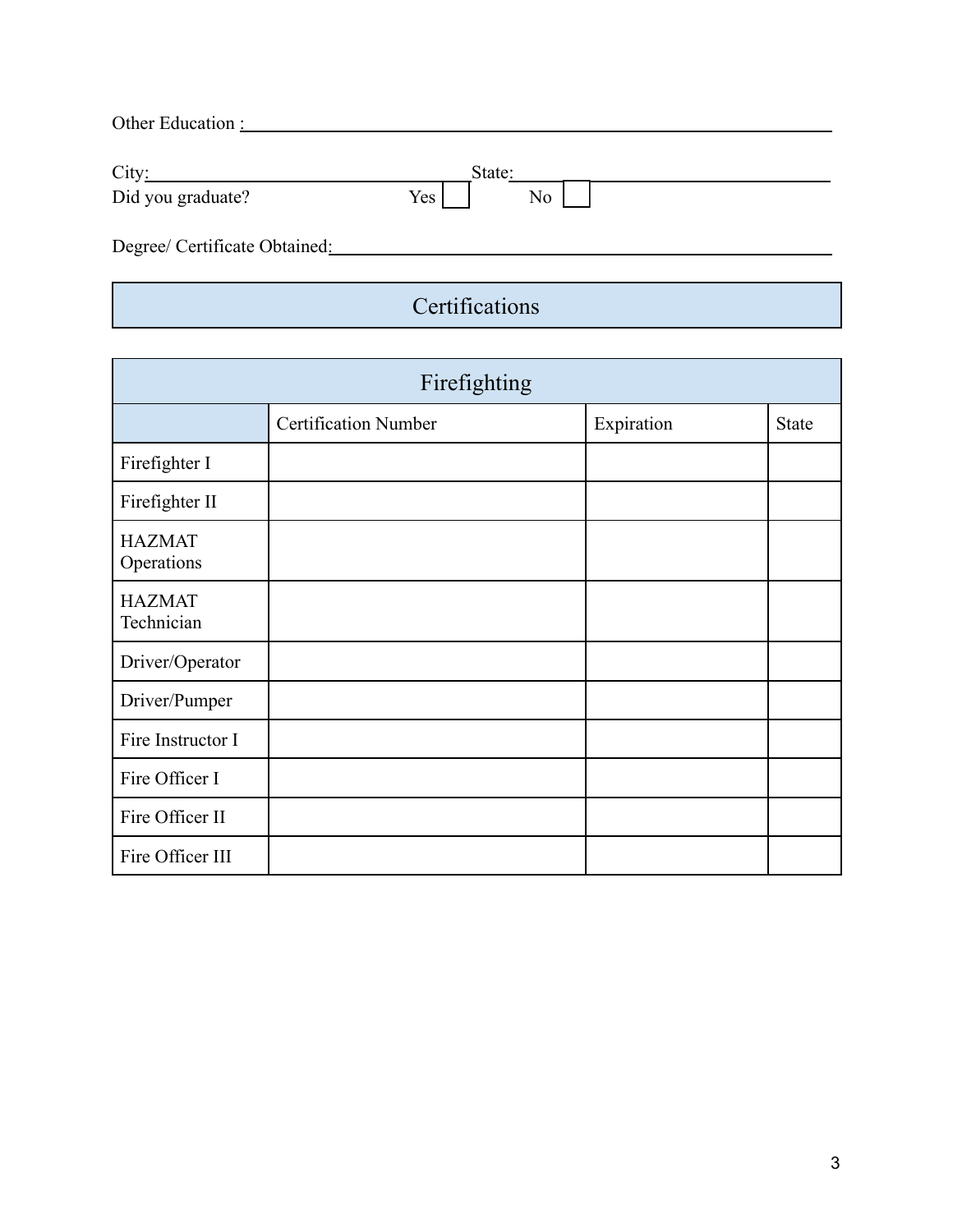| <b>EMS</b>                |                             |            |       |
|---------------------------|-----------------------------|------------|-------|
|                           | <b>Certification Number</b> | Expiration | State |
| State EMT                 |                             |            |       |
| NREMT-B                   |                             |            |       |
| <b>State Paramedic</b>    |                             |            |       |
| NREMT-P                   |                             |            |       |
| <b>Intravenous Access</b> |                             |            |       |
| <b>CPR</b>                |                             |            |       |
| <b>ACLS</b>               |                             |            |       |

## Other Certifications Not Listed

\*Please list other certifications( NWCG, NIMS, Inspector, Investigator, etc.) not listed above separated by commas\*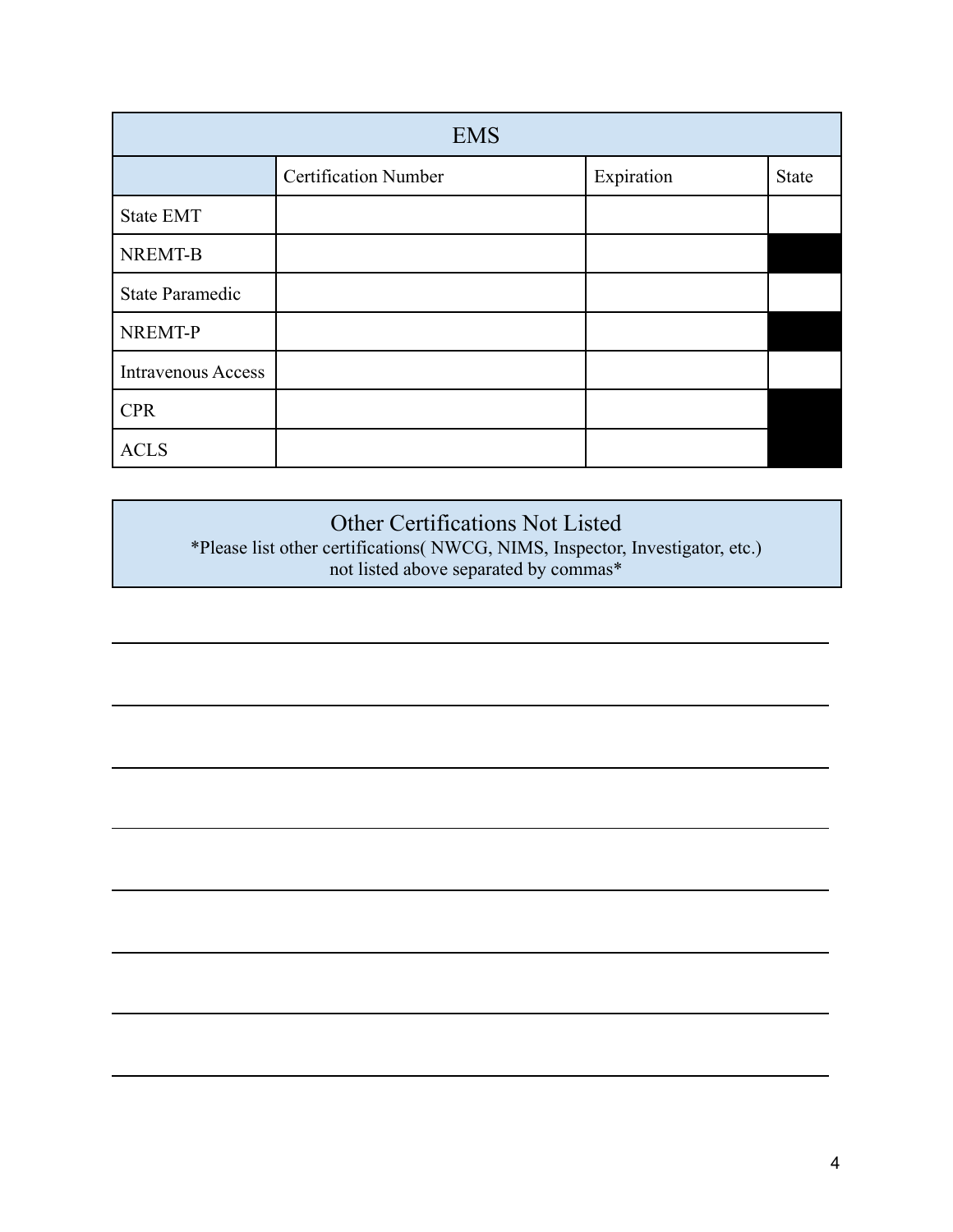| Work History<br>*Last Three Employers Most Current First* |                                                                                                                                                                                                                                          |                              |
|-----------------------------------------------------------|------------------------------------------------------------------------------------------------------------------------------------------------------------------------------------------------------------------------------------------|------------------------------|
|                                                           | Employer Name <sub>1</sub> and the set of the set of the set of the set of the set of the set of the set of the set of the set of the set of the set of the set of the set of the set of the set of the set of the set of the set of the |                              |
|                                                           |                                                                                                                                                                                                                                          |                              |
|                                                           | City: City: State: State: Zip: Zip:                                                                                                                                                                                                      |                              |
|                                                           | Job Title.                                                                                                                                                                                                                               |                              |
|                                                           | Supervisor Name: Manual Manual Manual Manual Manual Manual Manual Manual Manual Manual Manual Manual Manual Ma                                                                                                                           |                              |
|                                                           | Supervisor Phone $\#$ : $\qquad \qquad$                                                                                                                                                                                                  |                              |
|                                                           | Reason for Leaving:                                                                                                                                                                                                                      |                              |
|                                                           | May We Contact (If "No" Please Explain on Seperate Sheet):                                                                                                                                                                               | YES    <br>$NO$              |
|                                                           | Employer Name: Name and the state of the state of the state of the state of the state of the state of the state of the state of the state of the state of the state of the state of the state of the state of the state of the           |                              |
|                                                           | Street Address: No. 2014                                                                                                                                                                                                                 |                              |
|                                                           | City: City: State: State: City: Zip: Zip:                                                                                                                                                                                                |                              |
|                                                           | Job Title: <u>contract the set of the set of the set of the set of the set of the set of the set of the set of the set of the set of the set of the set of the set of the set of the set of the set of the set of the set of the</u>     |                              |
|                                                           | Supervisor Name: Manual Manual Manual Manual Manual Manual Manual Manual Manual Manual Manual Manual Manual Ma                                                                                                                           |                              |
|                                                           | Supervisor Phone $\#$ :                                                                                                                                                                                                                  |                              |
|                                                           | Reason for Leaving: 2008 and 2008 and 2008 and 2008 and 2008 and 2008 and 2008 and 2008 and 2008 and 2008 and 2008 and 2008 and 2008 and 2008 and 2008 and 2008 and 2008 and 2008 and 2008 and 2008 and 2008 and 2008 and 2008           |                              |
|                                                           | May We Contact (If "No" Please Explain on Seperate Sheet):                                                                                                                                                                               | <b>YES</b><br>N <sub>O</sub> |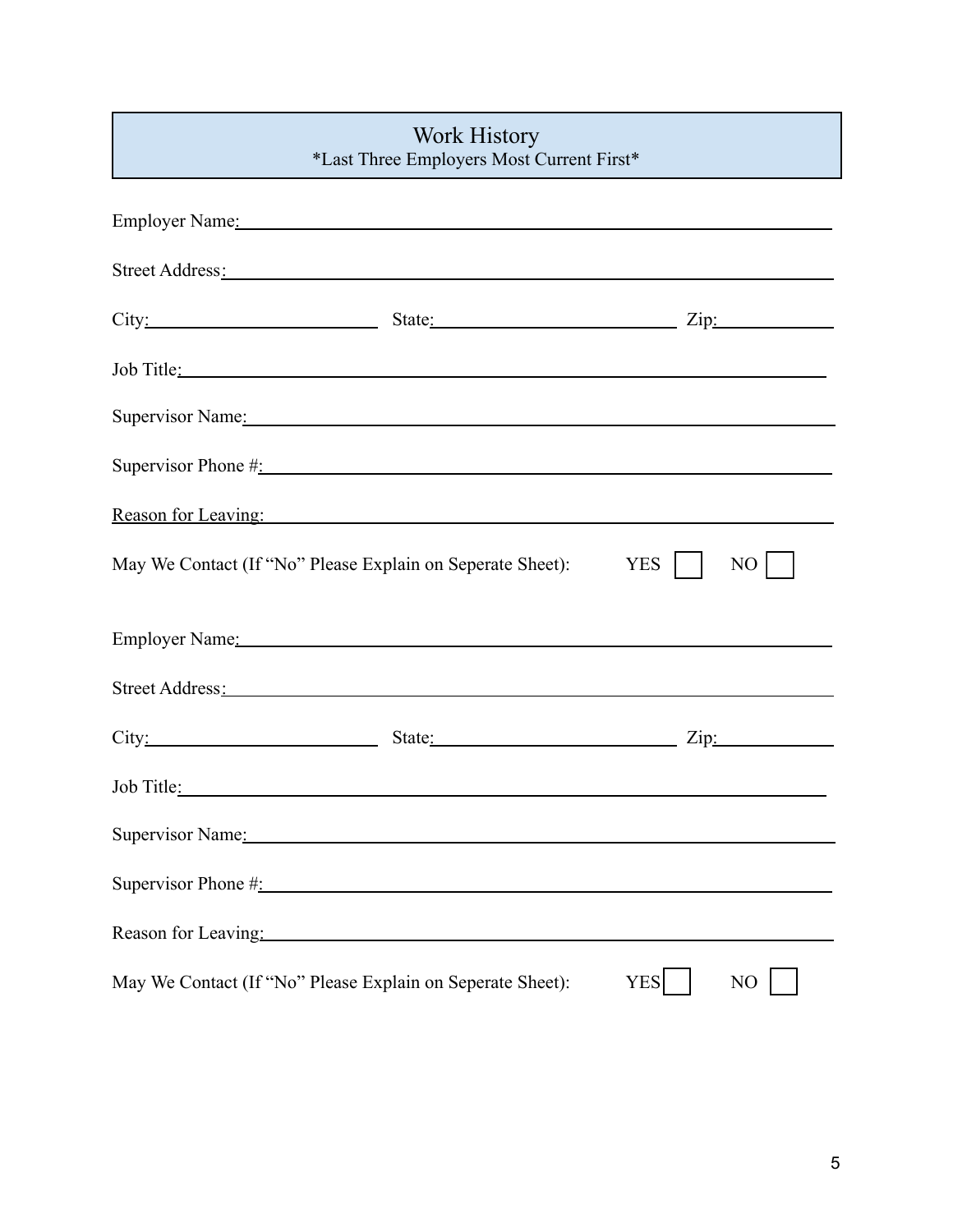| Employer Name <sub>1</sub> and the set of the set of the set of the set of the set of the set of the set of the set of the set of the set of the set of the set of the set of the set of the set of the set of the set of the set of the |            |       |      |
|------------------------------------------------------------------------------------------------------------------------------------------------------------------------------------------------------------------------------------------|------------|-------|------|
| Street Address: No. 2016. The Street Address: No. 2016. The Street Address: No. 2016. The Street Address: No. 2017. The Street Address: No. 2017. The Street Address: No. 2017. The Street Address: No. 2017. The Street Addre           |            |       |      |
| City: City: State: State: Zip: Zip:                                                                                                                                                                                                      |            |       |      |
| Job Title: <u>and the second contract of the second contract of the second contract of the second contract of the second contract of the second contract of the second contract of the second contract of the second contract of</u>     |            |       |      |
| Supervisor Name: Manual Communication of the Communication of the Communication of the Communication of the Communication of the Communication of the Communication of the Communication of the Communication of the Communica           |            |       |      |
| Supervisor Phone #: 1988 and 2008 and 2008 and 2008 and 2008 and 2008 and 2008 and 2008 and 2008 and 2008 and 2008 and 2008 and 2008 and 2008 and 2008 and 2008 and 2008 and 2008 and 2008 and 2008 and 2008 and 2008 and 2008           |            |       |      |
| Reason for Leaving: New York Changes and Season for Leaving:                                                                                                                                                                             |            |       |      |
| May We Contact (If "No" Please Explain on Seperate Sheet): YES                                                                                                                                                                           |            |       | $NO$ |
| *List Below The Names of Three Persons Not Related tTo You Whom You Have Known At Least One Year*                                                                                                                                        | References |       |      |
|                                                                                                                                                                                                                                          |            |       |      |
| Name: Name and the state of the state of the state of the state of the state of the state of the state of the state of the state of the state of the state of the state of the state of the state of the state of the state of<br>Last   |            | First |      |
| Phone#: Relationship: Years Known: Years Known:                                                                                                                                                                                          |            |       |      |
| Name:                                                                                                                                                                                                                                    |            |       |      |
| Last                                                                                                                                                                                                                                     |            | First |      |
| Phone#: Relationship: Years Known; Years Known;                                                                                                                                                                                          |            |       |      |
| Name:<br>Last                                                                                                                                                                                                                            |            | First |      |
| Phone#: Relationship: Years Known:                                                                                                                                                                                                       |            |       |      |
| <b>Special Questions</b>                                                                                                                                                                                                                 |            |       |      |

Are you able to perform each of the primary duties and responsibilities for the position you're applying to with or without and accommodation? YES  $\Box$  NO

\*If you can perform the primary duties and responsibilities for the position with accommodations please explain on a separate sheet\* (*If applicable)*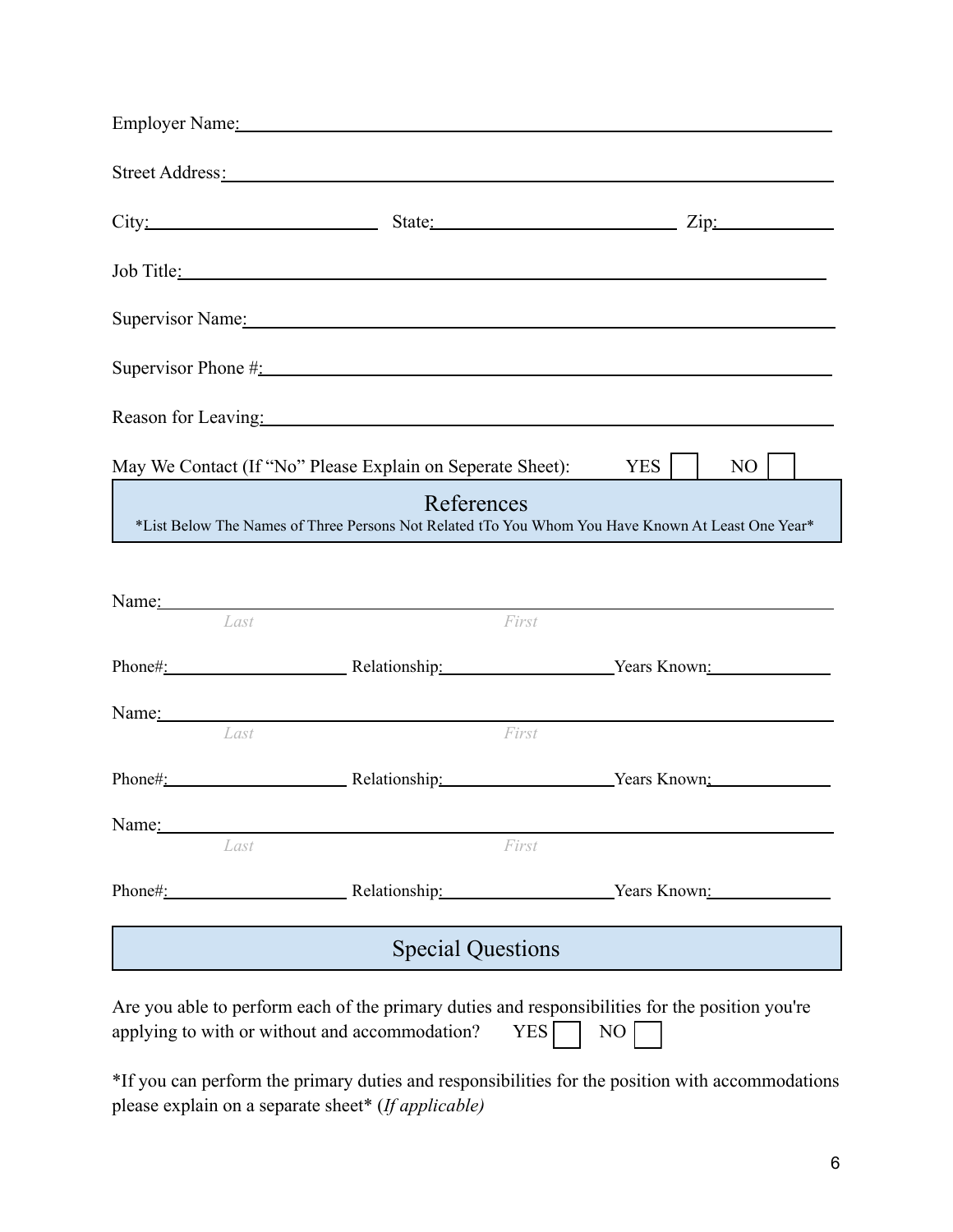| Have you ever been convicted of a felony or misdemeanor?:                                                                                        | $YES$ $\boxed{\phantom{1}}$ NO $\boxed{\phantom{1}}$ |
|--------------------------------------------------------------------------------------------------------------------------------------------------|------------------------------------------------------|
| Have you ever been convicted of any motor vehicle related offenses?: $YES \n\overrightarrow{ } \nNO \n\begin{bmatrix}   \\   \\   \end{bmatrix}$ |                                                      |
| Have you ever had your license suspended?:                                                                                                       | $YES \t{N0}$                                         |

\*If yes please explain on a separate sheet\* You will not be denied employment solely because of conviction unless the offense is related to the position applied for.\*

I understand and agree that I may be required to take one or more physical examination(s). I agree to consent to take such test(s) at such time as designated by HFPD and to release HFPD and its directors, officers and employees from any claim arising in connection with the use of such examination.

## Authorization

"I CERTIFY THAT ALL THE INFORMATION SUBMITTED BY ME ON THIS APPLICATION IS TRUE AND COMPLETE, AND I UNDERSTAND THAT IF ANY FALSE INFORMATION, OMISSIONS, OR MISREPRESENTATIONS ARE DISCOVERED, MY APPLICATION MAY BE REJECTED AND, IF I AM EMPLOYED, MY EMPLOYMENT MAY BE TERMINATED AT ANY TIME.

IN CONSIDERATION OF MY EMPLOYMENT, I AGREE TO CONFORM TO THE ORGANIZATION'S RULES AND REGULATIONS, AND I AGREE THAT MY EMPLOYMENT AND COMPENSATION CAN BE TERMINATED, WITH OR WITHOUT CAUSE, AND WITH OR WITHOUT NOTICE, AT ANY TIME, AT EITHER MY OR THE ORGANIZATION'S OPTION. I ALSO UNDERSTAND AND AGREE THAT THE TERMS AND CONDITIONS OF MY EMPLOYMENT MAY BE CHANGED, WITH OR WITHOUT CAUSE AND WITH OR WITHOUT NOTICE, AT ANY TIME BY THE ORGANIZATION. I UNDERSTAND THAT NO ORGANIZATION REPRESENTATIVE OTHER THAN ITS PRESIDENT, AND THEN ONLY WHEN IN WRITING BY THE PRESIDENT, HAS ANY AUTHORITY TO ENTER INTO ANY AGREEMENT FOR EMPLOYMENT FOR ANY SPECIFIC PERIOD OF TIME, OR TO MAKE ANY AGREEMENT CONTRARY TO THE FOREGOING.

| $\sim$     | ate. |
|------------|------|
| Signature: | uw   |

 $YES \Box NO$